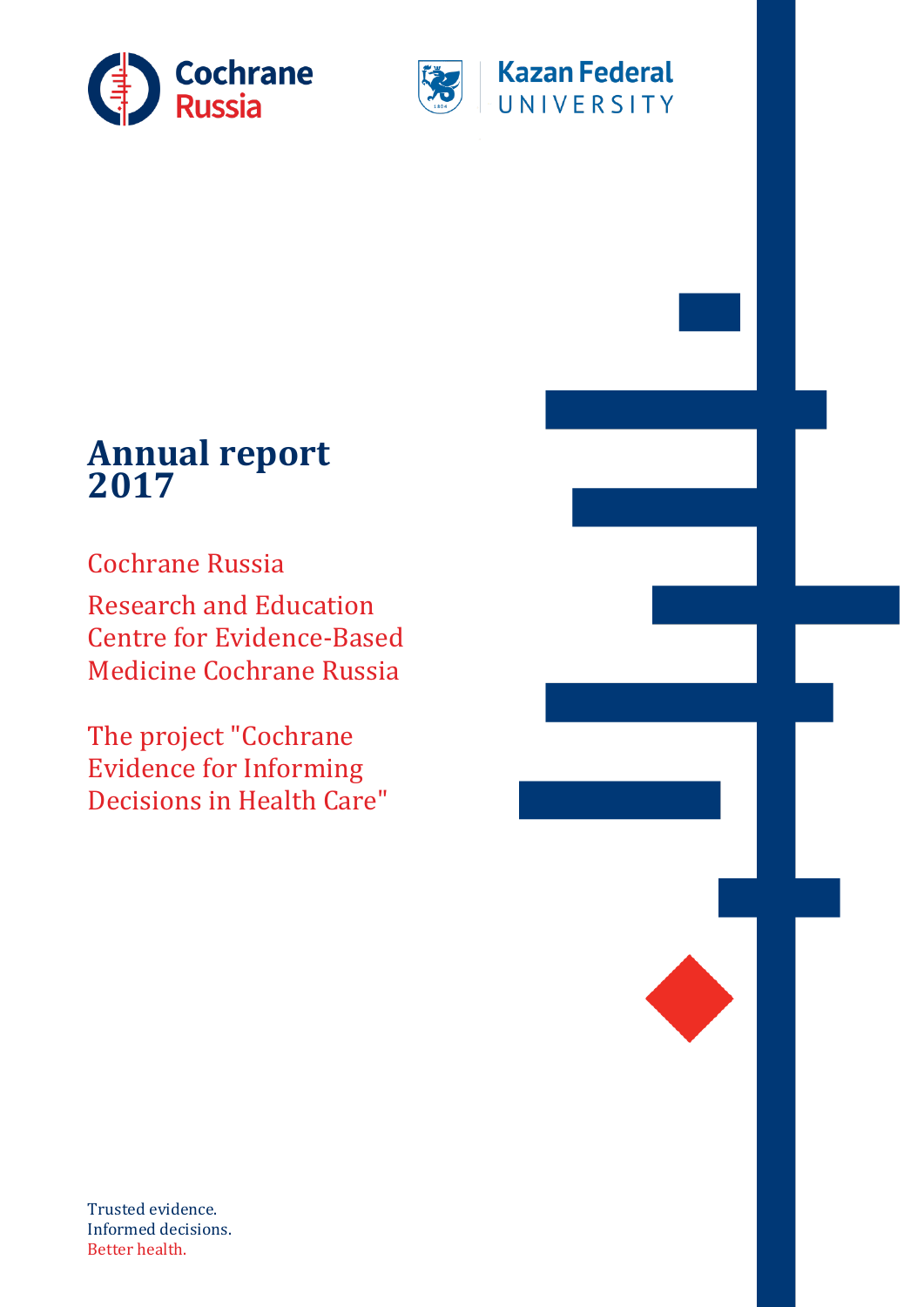### <span id="page-1-0"></span>**Contents**

|                | $\mathbf{2}$<br><b>Contents</b>                                                                                                                                                                                                                                                                         |           |  |  |  |
|----------------|---------------------------------------------------------------------------------------------------------------------------------------------------------------------------------------------------------------------------------------------------------------------------------------------------------|-----------|--|--|--|
|                | <b>Introduction</b><br>4                                                                                                                                                                                                                                                                                |           |  |  |  |
|                | <b>Project team</b>                                                                                                                                                                                                                                                                                     | 5         |  |  |  |
| 1              | <b>Educational activity</b>                                                                                                                                                                                                                                                                             | 6         |  |  |  |
| 1.1            | Development of educational programs on evidence-based medicine with foreign<br>partners (English-language masters):                                                                                                                                                                                     | 6         |  |  |  |
| 1.2            | Development and implementation of educational programs on evidence-based medicine<br>for students and health practitioner's                                                                                                                                                                             | 6         |  |  |  |
| 1.3            | Internship of foreign young researchers at REC EBM Cochrane Russia:                                                                                                                                                                                                                                     | 6         |  |  |  |
| 1.4<br>reviews | Organisation of International workshops for young researchers on Cochrane systematic                                                                                                                                                                                                                    | 6         |  |  |  |
| 1.5            | Organization and conducting of other scientific events                                                                                                                                                                                                                                                  | 7         |  |  |  |
| 1.6            | Introduction of modern educational technologies:                                                                                                                                                                                                                                                        | 7         |  |  |  |
| $\mathbf{2}$   | <b>Research work</b>                                                                                                                                                                                                                                                                                    | 9         |  |  |  |
| 2.1            | Development of Cochrane reviews                                                                                                                                                                                                                                                                         | 9         |  |  |  |
| 2.2            | Development of Cochrane protocols:                                                                                                                                                                                                                                                                      | 9         |  |  |  |
| 2.3            | Helping authors of Cochrane reviews with searching, translating, appraisal and data<br>extraction from Russian-language publications (on regular basis)                                                                                                                                                 | 9         |  |  |  |
| 2.4<br>2017:   | Presentation of Cochrane materials, Cochrane and Cochrane Russia at scientific events in                                                                                                                                                                                                                | 9         |  |  |  |
| 3              | <b>Social work</b>                                                                                                                                                                                                                                                                                      | <b>10</b> |  |  |  |
| 3.1            | Interaction with the media                                                                                                                                                                                                                                                                              | 10        |  |  |  |
| 3.2            | Interaction with research, educational and medical organizations, health authorities                                                                                                                                                                                                                    | 10        |  |  |  |
| 3.3            | International cooperation                                                                                                                                                                                                                                                                               | 11        |  |  |  |
| 4              | <b>Development of information technology</b>                                                                                                                                                                                                                                                            | 11        |  |  |  |
| 4.1            | Full translation and support of the Russian version of the site cochrane.org                                                                                                                                                                                                                            | 11        |  |  |  |
| 4.2            | Regular updating and maintenance of the Cochrane Russia website<br>(http://russia.cochrane.org/)                                                                                                                                                                                                        | 11        |  |  |  |
| 4.3            | Development of innovative educational technologies for the delivery of information to<br>health professionals and the general population (Cochrane translation project: translations<br>into Russian and dissemination of translations, new forms of development anddelivery -<br>blogshots, podcasts). | 11        |  |  |  |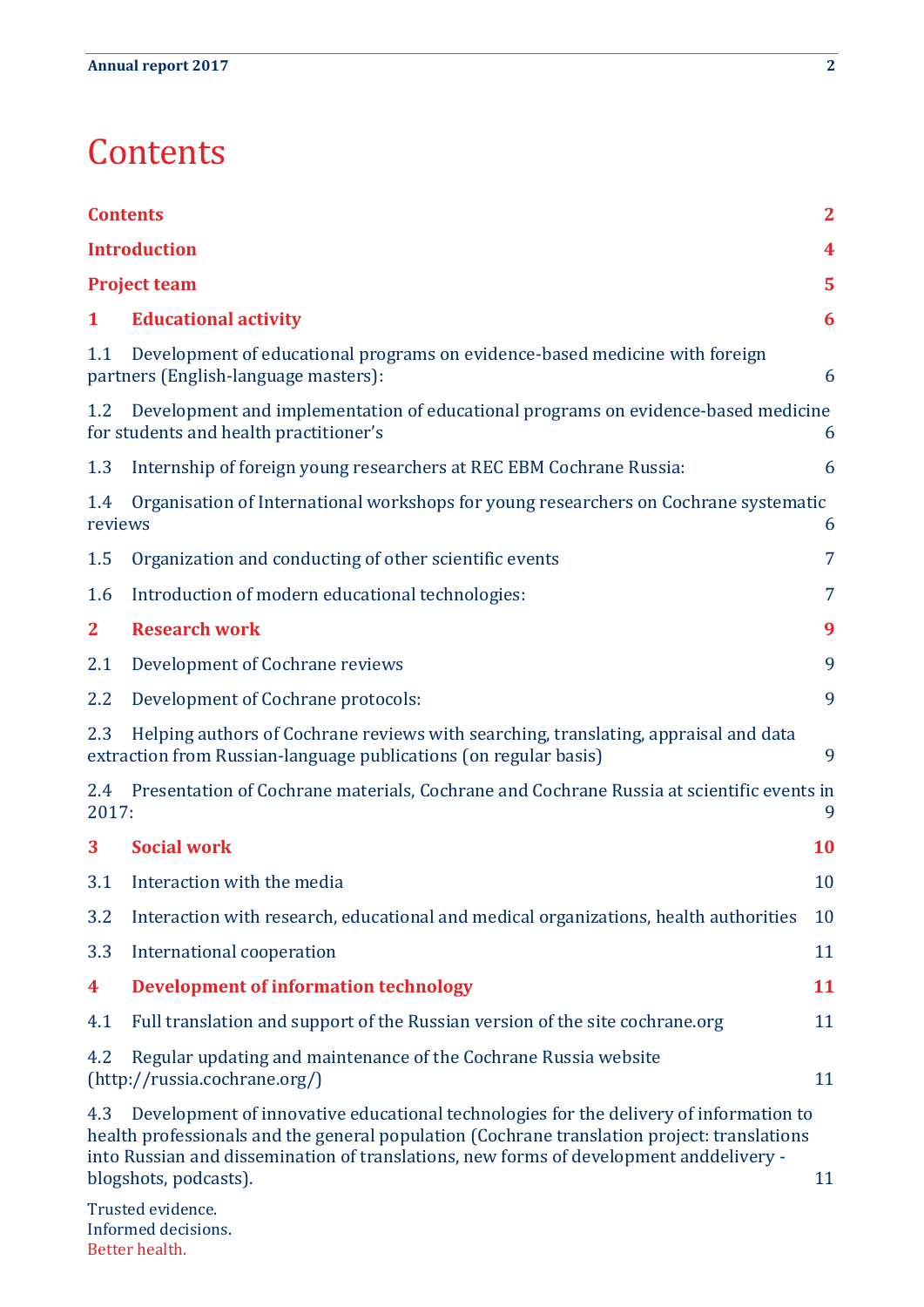| 4.4 Cochrane Russia and the Russian-language Wikipedia |    |
|--------------------------------------------------------|----|
| List of publications                                   | 13 |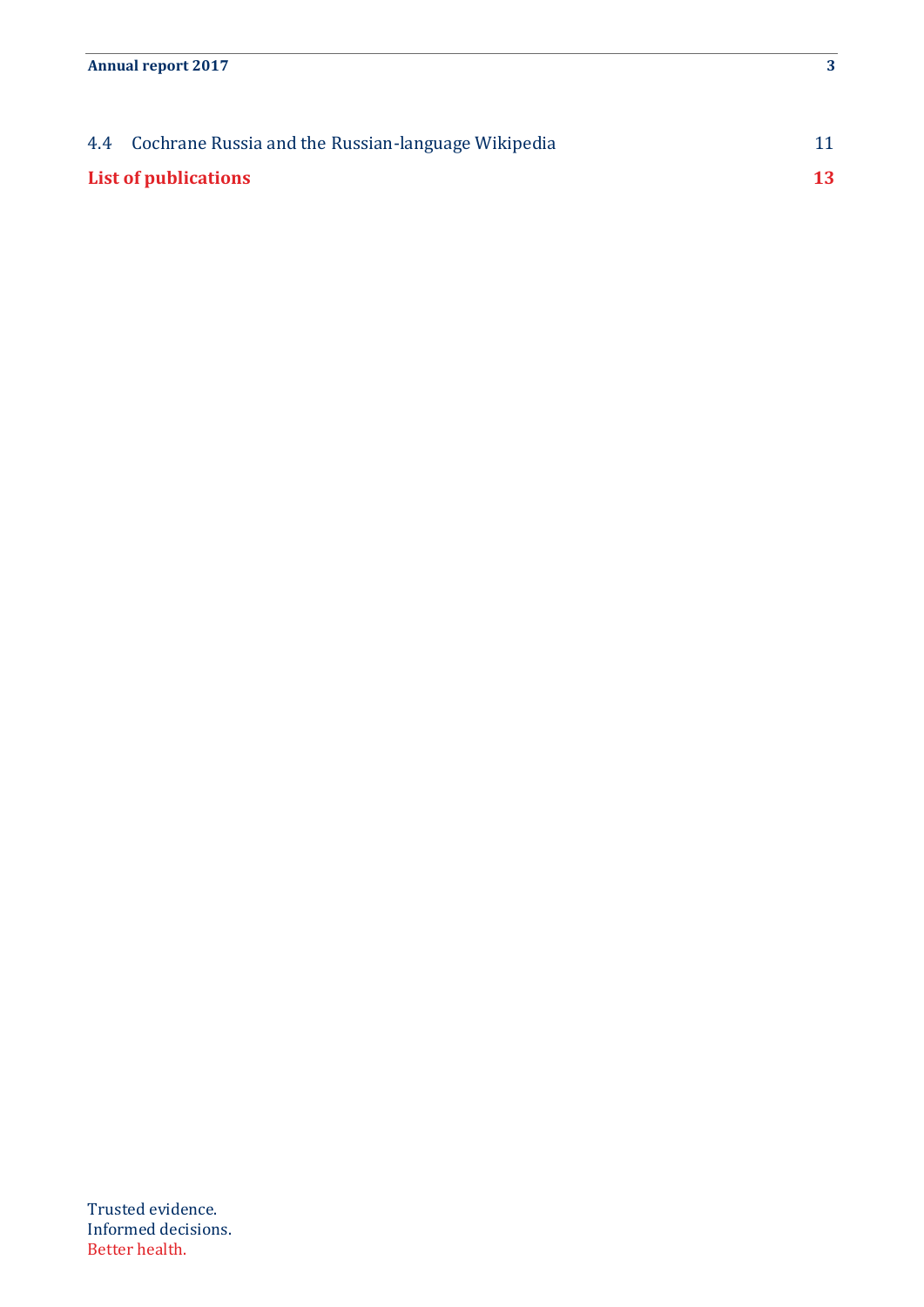### <span id="page-3-0"></span>Introduction

The Research and Education Centre for Evidence-Based Medicine Cochrane Russia (REC EBM DM Cochrane Russia) was established under the leadership of Professor Liliya Eugenevna Ziganshina at the Kazan Federal University as a component of the SAE "Translational 7P Medicine" on July 1, 2016 in the framework of the Competitiveness Program (CP) following the Decision of the Directorate of the CP, with the direct support of the rector of the Kazan Federal University Ilshat Rafkatovich Gafurov (order KFU №01-06 / 663 of 11.07.2016).

On the 31st of August 2017 the official agreement between Cochrane and the Kazan Federal University was signed for sustainable establishment and development of Cochrane Russia as an Associate Centre of the Nordic Cochrane Centre at the Kazan Federal University.

The Acting Head of the REC EBM Cochrane Russia is the Head of the Department of Fundamental and Clinical Pharmacology of the Institute of Fundamental Medicine and Biology (IFMiB) of the Kazan Federal University, the Director of the Coordination Hub of Cochrane Russia, Professor Liliya Eugenevna Ziganshina.

Employees of the REC EBM Cochrane Russia are the leading researchers in the field of evidence-based medicine, biostatistics and Cochrane activities, the leaders and lecturers in various medical disciplines (fundamental and clinical), practicing physicians, media technology specialists, young researchers, graduate, masters and PhD students - from the cities of Russia (Kazan, Yekaterinburg, Moscow, St. Petersburg, Ufa), Kyrgyzstan, and Vietnam.

The Research and Education Centre for Evidence-Based Medicine "Cochrane Russia" (REC EBM Cochrane Russia, REC) works in active cooperation with the Nordic Cochrane Centre, Cochrane Central Executive, Cochrane Review Groups and the leading Russian and foreign researchers in the field of evidence-based medicine.

The establishment of the Research and Education Centre for Evidence-Based Medicine Cochrane Russia (REC EBM DM Cochrane Russia) at the Kazan Federal University became an important step in supporting Cochrane activities and development of evidence-based medicine in the Republic of Tatarstan and the Russian Federation, and the development and institutionalization of the Cochrane Russia Coordination Hub.

The main activities of REC EBM Cochrane Russia: the development and peer-reviewing of Cochrane systematic reviews; study and analysis of Russian clinical guidelines, systematic reviews and reports on clinical trials; a major priority project of the Cochrane for Knowledge Translation: the development of educational programs and educational courses on evidence-based medicine and Cochrane systematic reviews; the development and implementation of innovative educational technologies, the organization and conducting of international youth schools on the Cochrane systematic reviews; coordinating of the Cochrane translation project (Russian translations); internships of foreign researchers at Cochrane Russia; dissemination and implementation of Cochrane evidence into Russian health policy and clinical practice; development of brief reviews for health policy (in cooperation with the WHO European Office); development / adaptation and implementation of methods for assessing the effectiveness of knowledge translation into health practice, such as analysis of drug use and consumption, pharmacoepidemiological and pharmacoeconomic studies; search, evaluation and extraction of data from publications of clinical trials in Russian (TaskExchange); screening studies to maintain the Cochrane Central Register of Clinical Trials (Cochrane Crowd).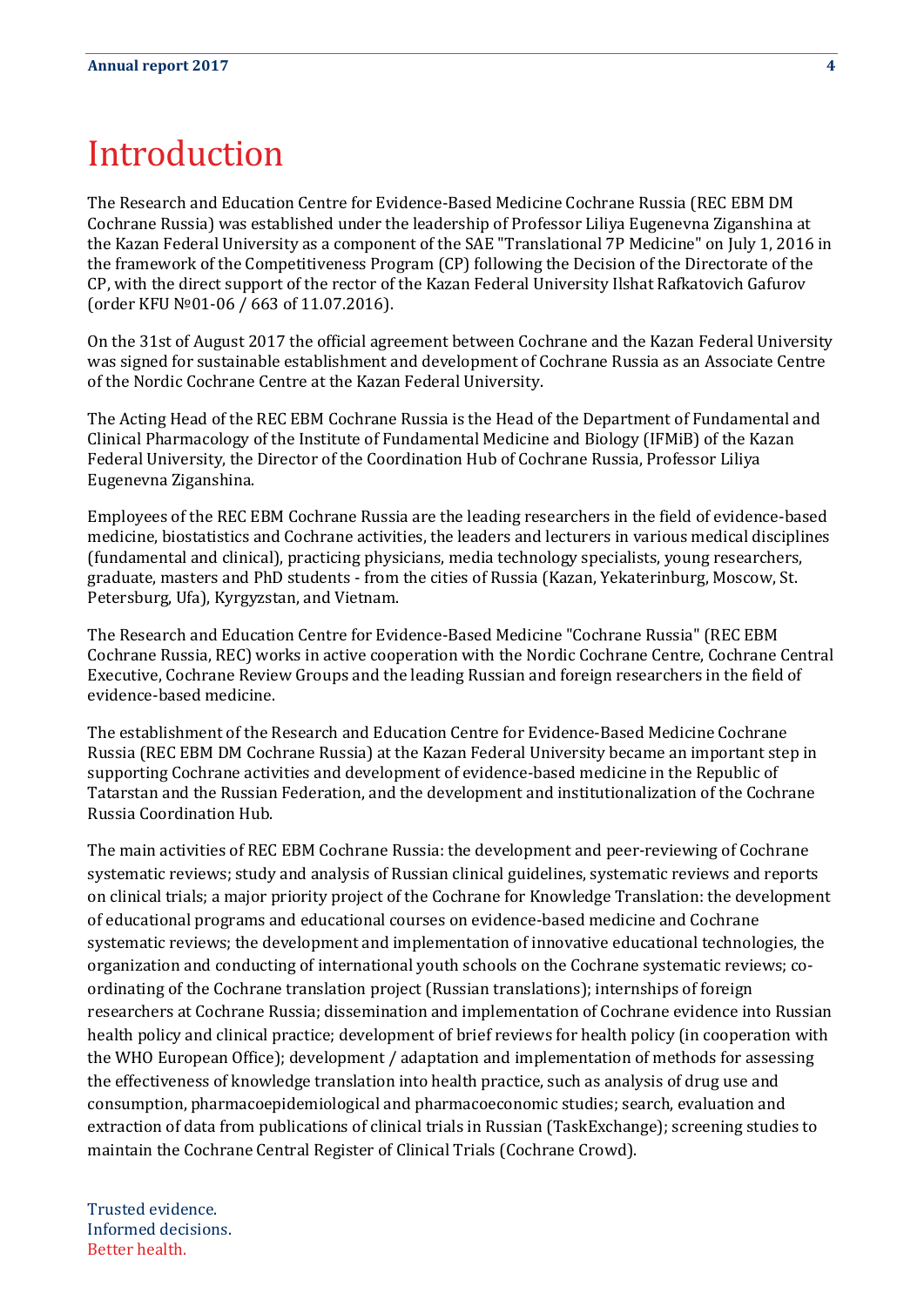### <span id="page-4-0"></span>Project team

Ziganshina Liliya Eugenevna, Cochrane Russia Director, Russian Translation Project coordinator; acting Head of the REC for Evidence-Based Medicine Cochrane Russia, MD, PhD, DSci, Professor; Chair of Fundamental and Clinical Pharmacology IFMiB KFU

Alexandrova Elvira Grigorievna, Senior Research Scientist, MD, PhD

Arslanov Gleb Maratovich, Research assistant

Verbitskaya Elena Vladimirovna, Senior Researcher, PhD., Associate Professor

Gabdrakhmanov Azat Iskhakovich, Research assistant

Zastrozhin, Mikhail Sergeevich, MD, PhD, Research assistant

Ziganshin Airat Usmanovich, Chief researcher, MD, PhD, DSci, Professor

Kamalova Aelita Askhatovna, Senior Researcher, MD, PhD, DSci, Associate professor

Kurbatova Olga Gennadievna, Research assistant

Mullanurova Aliya Faritovna, laboratory assistant

Pavlov Chavdar Savovich, Lead Researcher, MD, PhD, DSci, Professor

Tashtanbekova Cholpon Bolotbekovna, Research assistant

Shakirzyanova Marina Valentinovna, laboratory assistant

Yudina Ekaterina Victorovna, Senior Researcher, MD, PhD.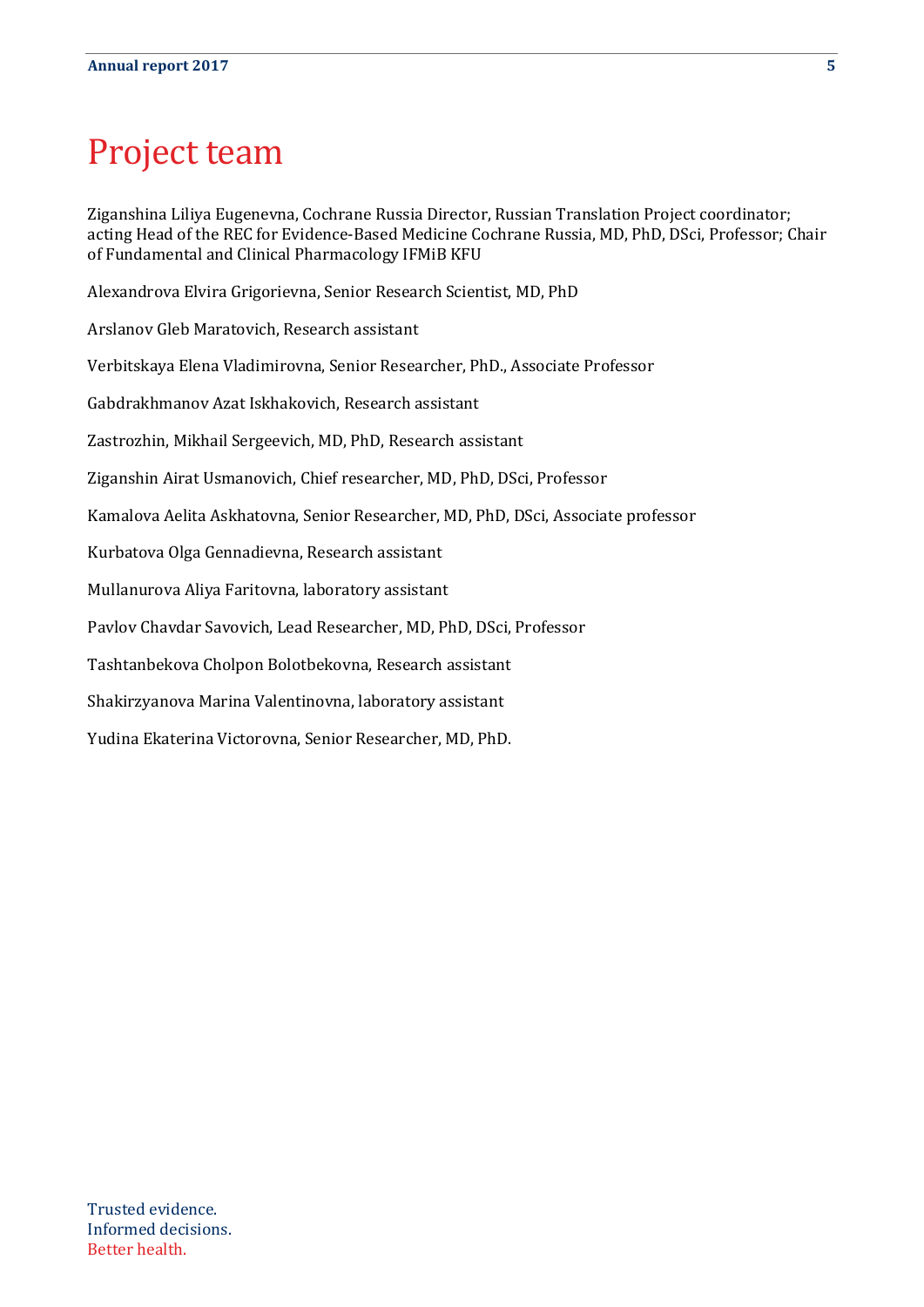## <span id="page-5-0"></span>1 Educational activity

#### <span id="page-5-1"></span>**1.1 Development of educational programs on evidence-based medicine with foreign partners (English-language masters):**

Masters programs in English are developed, approved and ready for implementation:

- Pharmacology (author - L.E. Ziganshina, adviser – director of the Nordic Cochrane Centre, Professor Peter Gøtzsche) *http: //kpfu .ru/eng/academics/english-taught-programs*

- Evidence-based Pharmacology and Pharmacotherapy (author - L.E. Ziganshina, adviser – director of the Nordic Cochrane Centre, Professor Peter Gøtzsche) *http://kpfu.ru/eng/academics/englishtaught-programmes*

#### <span id="page-5-2"></span>**1.2 Development and implementation of educational programs on evidence-based medicine for students and health practitioner's**

The educational programs "Evidence-Based Medicine" (for medical students) and "Evidence-based medicine for pharmacists" (for students – pharmacists) have been developed and accredited at the Kazan Federal University.

Lectures on evidence-based medicine (with the section «Cochrane» and «Cochrane Russia») are included in educational cycles for physicians and meetings of student scientific circles at St. Petersburg State Medical University named after ac. I.P. Pavlov.

The methods of Groningen University on problem teaching of pharmacology, clinical pharmacology and evidence-based medicine are adapted and implemented.

#### <span id="page-5-3"></span>**1.3 Internship of foreign young researchers at REC EBM Cochrane Russia:**

Young researchers, two graduate students, Jenilee Cueto and Xuan Xu, from Columbia University's Mailman School of Publiс Health from USA, had 2- months internship at REC EBM Cochrane Russia during summer months of 2017.

They have been working with Professor Liliya Eugenevna Ziganshina on evidence of medicine consumption, with a focus on medicines for chronic disease management. In addition to their research experience, they contributed to Russian Translation project for Cochrane and Newsletter production.

#### <span id="page-5-4"></span>**1.4 Organisation of International workshops for young researchers on Cochrane systematic reviews**

In 2017, on the basis of the Kazan Federal University, the third International School / Workshop for young researchers « *Cochrane systematic reviews: from protocol to review - logistics and challenges*» – two training days (October 27-28, 2017) - was organized by Cochrane Russia, Cochrane Austria and Cochrane Sweden with support from Nordic Cochrane Centre.

The workshop was targeted at health professionals, researchers, and teachers who wished to get involved in developing and reviewing Cochrane systematic reviews, and in furthering Cochrane in Russia. This event became a continuation of a series of training workshops on the development of the Cochrane systematic reviews launched in 2015 and intended for health professionals, researchers, academics, teachers and others, willing to become actively involved in the work of Cochrane, willing to commit to development of Cochrane systematic reviews as authors or peer reviewers, and to Cochrane activities in Russia.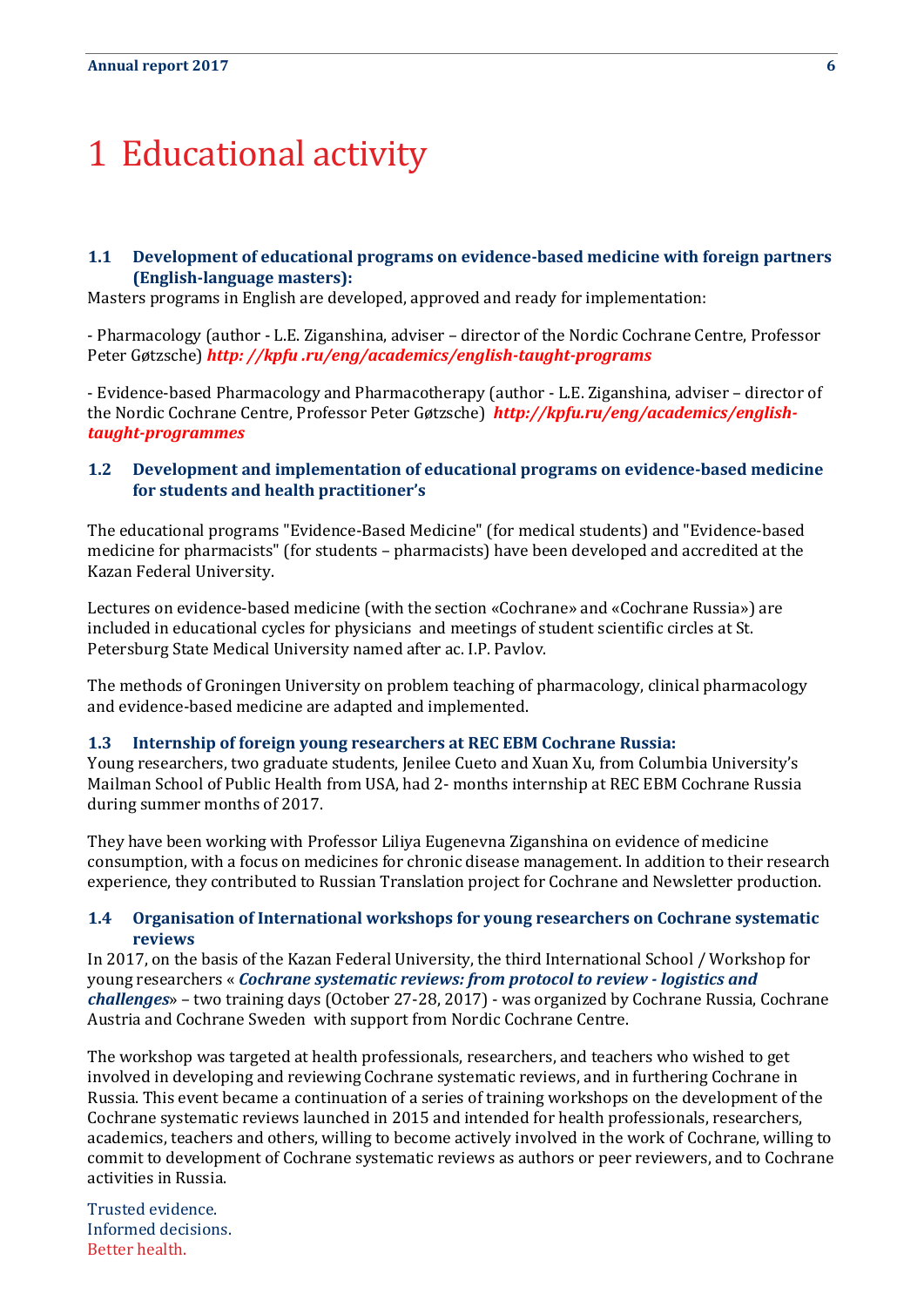Workshop participants had the opportunity to learn and actively interact with tutors on the most important issues of systematic literature search, selecting studies, data extraction, risk of bias assessment, meta-analysis, assessment of heterogeneity and quality of evidence, and use of supporting software (Covidence and RevMan).

We warmly thank tutors of the workshop: Dr Gerald Gartlehner, Director of Cochrane Austria, Department for Evidence-Based Medicine and Clinical Epidemiology, Danube University Krems (Krems, Austria); Barbara Nussbaumer-Streit, Associate Director of Cochrane Austria, Department for Evidence-Based Medicine and Clinical Epidemiology, Danube University Krems (Krems, Austria); Dr Matteo Bruschettini, Director of Cochrane Sweden, Senior Consultant Neonatologist, Department of Paediatrics, Lund University, Skåne University Hospital (Lund, Sweden).

Workshop participants represented 9 regions of the Russian Federation (Kazan, Kalinigrad, Moscow, Nizhniy Novgorod, Perm, Samara, St'Petersburg, Uliyanovsk, and Ufa), Kazakhstan, Kyrgyzstan and Columbia.

#### <span id="page-6-0"></span>**1.5 Organization and conducting of other scientific events**

- Organization of the visit of Cochrane CEO Mark Wilson (signing of the agreement on collaboration between KFU and Cochrane; and Mark Wilson's lecture "Managing and Sustaining a Global, Knowledge-creating Organization" - 29.08 - 1.09 2017);

- Conducting of the master-class "Cochrane evidence for the rational use of medicines" and plenary report "Evidence-Based Medicine. Ethical promotion of medicines" at the international conference on clinical pharmacology and pharmacy "Rational use of medicines "(Kazakhstan, Astana, September 8-9, 2017) (Prof. Liliya E. Ziganshina, Director of Cochrane Russia, the Head of the REC EBM Cochrane Russia, the Head of the Department of Basic and Clinical Pharmacology of the Kazan Federal University);

- Organization of the visit of Professor Hans V. Hogerzeil (Professor of Global Health and the Right to Health, University Medical Centre, University of Groningen, the Netherlands; Co-Chair, Lancet Commission on Essential Medicines Policies; formerly - Director for Essential Medicines and Pharmaceutical Policies, WHO, Geneva; Honorary foreign fellow of the Tatarstan Academy of Sciences) and his public lecture "'Access to expensive essential medicines as part of Universal Health Coverage' in the Tatarstan Academy of Sciences and Kazan Federal University, and the meeting with the leadership and students of Kazan Federal University (November 16-17, 2017);

- Participation in the implementation of the project of the Finnish Society of Physicians - Duodecim on the adaptation of clinical guidelines based on Cochrane evidence for Russia.

#### <span id="page-6-1"></span>**1.6 Introduction of modern educational technologies:**

The priority project of Cochrane Russia is the Russian Translation Project - translation of Cochrane evidence into Russian. Cochrane Russia coordinates the Russian Translation project. The team of translators includes staff, undergraduate and graduate students of the Kazan Federal University, doctors, researchers and staff at scientific and educational institutions in Kazan and other cities of Russia, Armenia, Kazakhstan, Kyrgyzstan, Uzbekistan, Ukraine, Germany, Britain and the USA.

We translate:

- $\bullet$ Cochrane Plain Language Summaries (PLS), which are concise and present clear-cut summaries of existing evidence on a particular health question. These summaries are written in simple language and are intended for a wide range of readers, not just health professionals;
- Podcasts, concise summaries of Cochrane Reviews, which you can listen to here: http://www.cochrane.org/en/multimedia/podcasts/;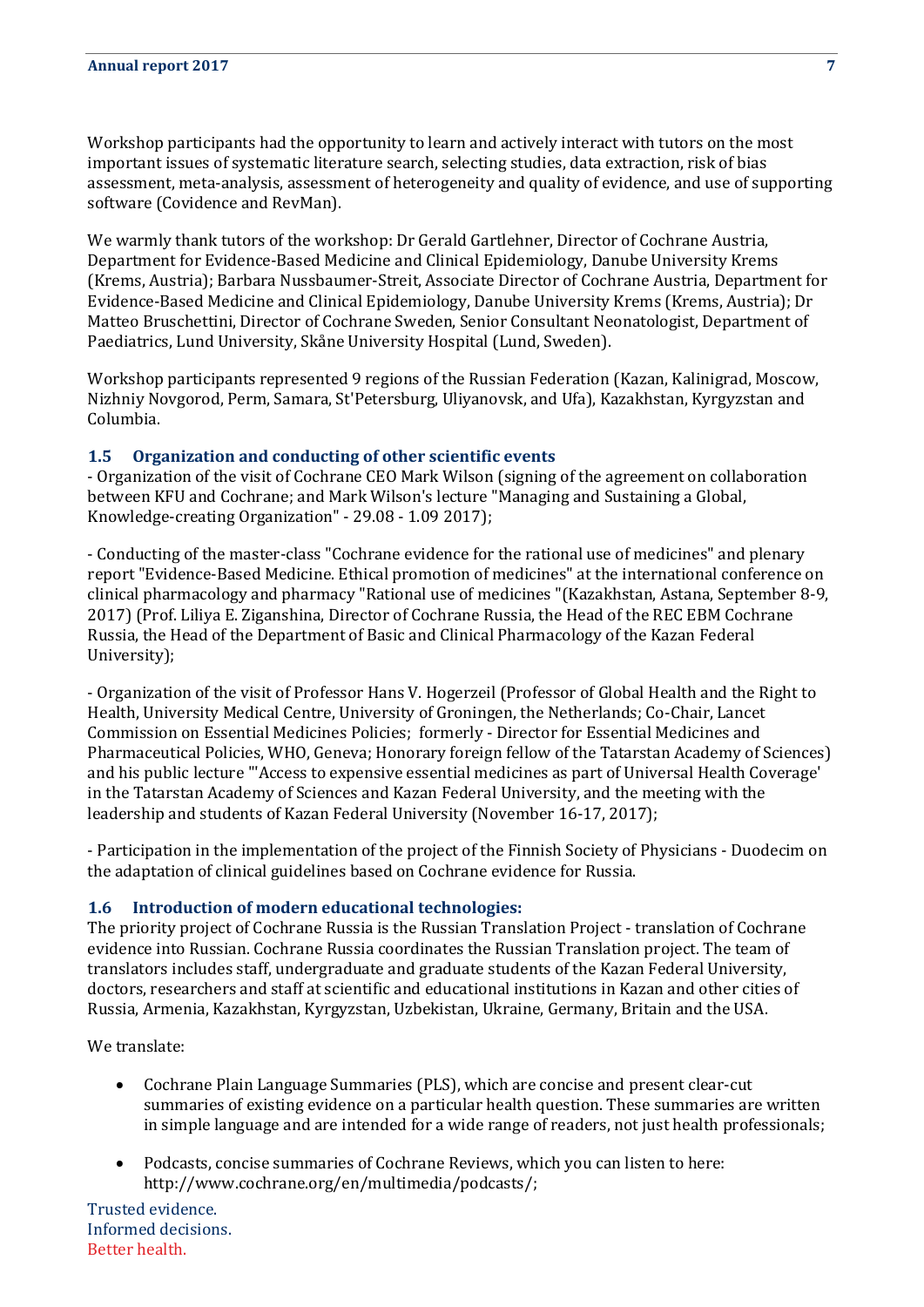- Blogshots, short and concise statements about evidence from Cochrane reviews in a form of appealing image / picture;
- Press releases and Cochrane news;
- Weekly digests of Cochrane Communications Network;

### Achievements of the Russian translation project and dissemination by the end of 2017:



*>500 Russian translations of Cochrane PLS published (>1600 in total) (http://www.cochrane.org/ru/evidence);*

*27 podcasts published (75 in total) (http://www.cochrane.org/en/multimedia/podcasts/);*

*63 blogshots prepared and published (149 in total);*

*20 Russian translations of press releases and other information materials published (46 in total) (http://russia.cochrane.org/);*

*50 Russian translations of weekly news digests of (Cochrane CommsNetwork Digest) translated and sent to the electronic mailing list (100 in total);*

*Russian translations of PLS, blogshots, podcasts and news are disseminated via social networks (Facebook, Twitter, Вконтакте, Instagram) and medical journals (The Diary of the Kazan Medical School, Kazan Medical Journal).* 

*By the end 2017 we reached more than 4600 subscribers in social media.*

*Russian translation of other Cochrane materials («What is an Associate Centre?», «Strategy 2020», infographics, support and updating of the content (translation) of the Russian-language version of the site cochrane.org);*

*In 2017 we started collaboration with the Higher School of Foreign Languages and Translation of the Kazan Federal University. Cochrane Russia has become a prestigious language practice base for the Linguistics students, who contribute to the Russian Translation Project.*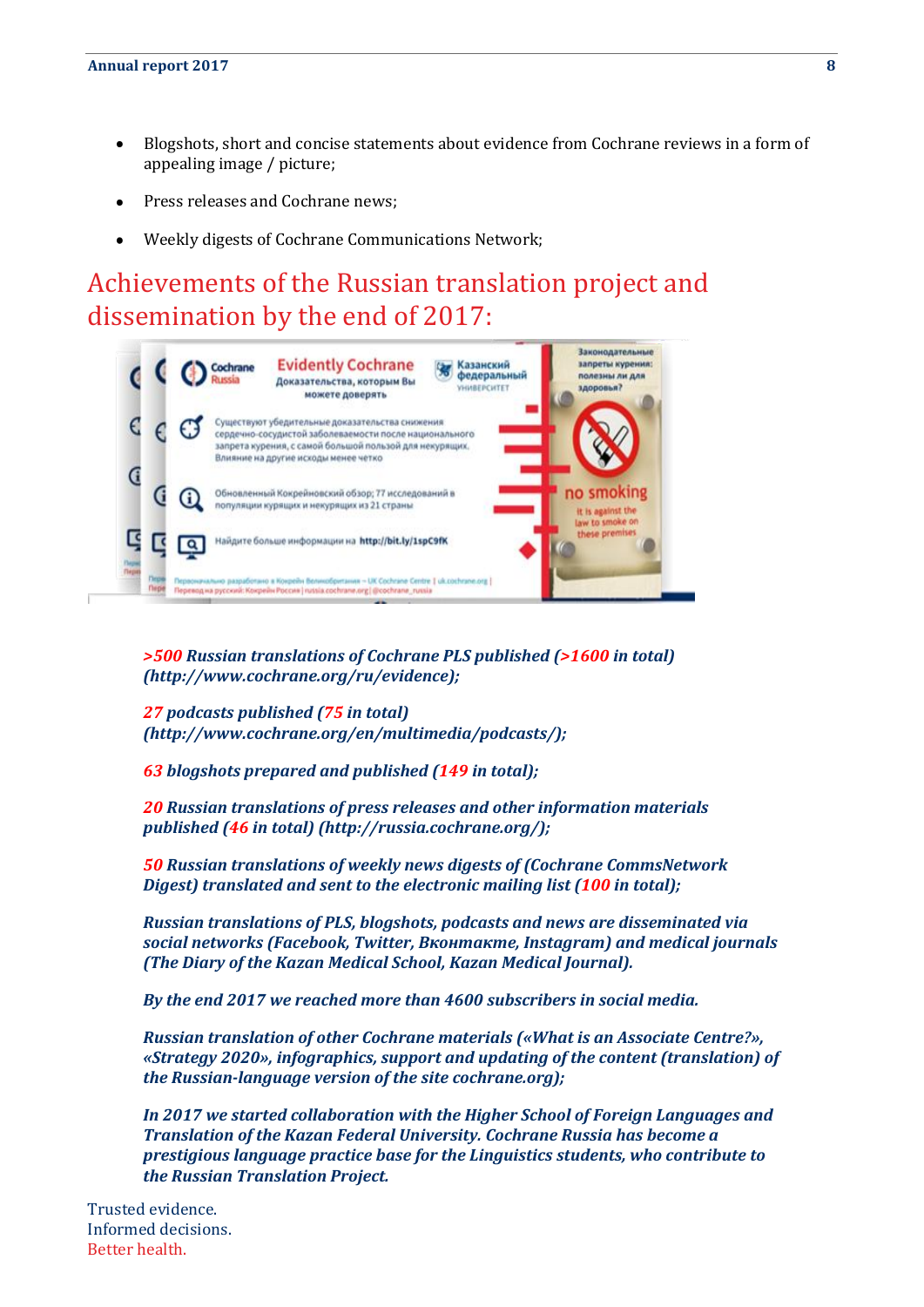# <span id="page-8-0"></span>2 Research work

#### <span id="page-8-1"></span>**2.1 Development of Cochrane reviews**

Development of Cochrane systematic reviews on topics relevant to Russian public health is one of the main research directions of the REC EBM Cochrane Russia and the Department of Fundamental and Clinical Pharmacology of IFMiB KFU.

In 2016 with Cochrane Stroke Group we updated and published Cochrane systematic review "Cerebrolysin for acute ischaemic stroke", which is much needed for health systems of Russia, Eastern Europe and a number of Asian countries, we published its findings in Cochrane Corner of the Stroke Journal, developed and disseminated the blogshot!

<http://onlinelibrary.wiley.com/doi/10.1002/14651858.CD007026.pub5/abstract>

#### <span id="page-8-2"></span>**2.2 Development of Cochrane protocols:**

With Cochrane Epilepsy Group we published the protocol for Cochrane systematic review "Gabapentin monotherapy for epilepsy" [http://onlinelibrary.wiley.com/doi/10.1002/14651858.CD012710/full.](http://onlinelibrary.wiley.com/doi/10.1002/14651858.CD012710/full)

With Cochrane Developmental, Psychosocial and Learning Problems Group and Cochrane Nordic we participated in development of the protocol for Cochrane systematic review "Noradrenaline re-uptake inhibitors (NRIs) for attention deficit hyperactivity disorder (ADHD) in adults".

- <span id="page-8-3"></span>2.3 **Helping authors of Cochrane reviews with searching, translating, appraisal and data extraction from Russian-language publications** (on regular basis)
- <span id="page-8-4"></span>**2.4 Presentation of Cochrane materials, Cochrane and Cochrane Russia at scientific events in 2017:**
	- Final Annual conference of Kazan University for 2016 (Kazan, February, 10, 2017);
	- "Ufa Society of Skeptics" (Ufa, March 9, 2017);
	- Mid-Year Cochrane Governance meetings (Switzerland, Geneva, 4-5.04.2017);  $\bullet$
	- "Day of Science" (Kazan, Kazan Federal University, April 14, 2017);  $\bullet$
	- V All-Russian Conference with international participation "Actual Issues of Preclinical and  $\bullet$ Clinical Studies of Medicines, Biomedical Cell Products and Clinical Trials of Medical Devices" (St. Petersburg, 1-2.06.2017);
	- Round table "Building a support system for making medical decisions based on evidence-based  $\bullet$ medicine" (Khanty-Mansiysk, 7 June 2017);
	- WHO meeting: Evidence for the health policy network, Europe (Switzerland, Bratislava, 15-  $\bullet$ 17.06.2017);
	- The 13th Congress of the EACPT (Czech Republic, Prague, 24-27.06.2017);  $\bullet$
	- International Conference on Clinical Pharmacology and Pharmacy "Rational use of medicines" (Kazakhstan, Astana, September 8-9, 2017);
	- Global Evidence Summit (Cape Town, South Africa, 13-16.09.2017). The posters " Assessment  $\bullet$ of Russian clinical practice guidelines with the AGREE II instrument", «Cochrane Russia capacity building: Dissemination of Cochrane evidence, improving quality and measuring performance»;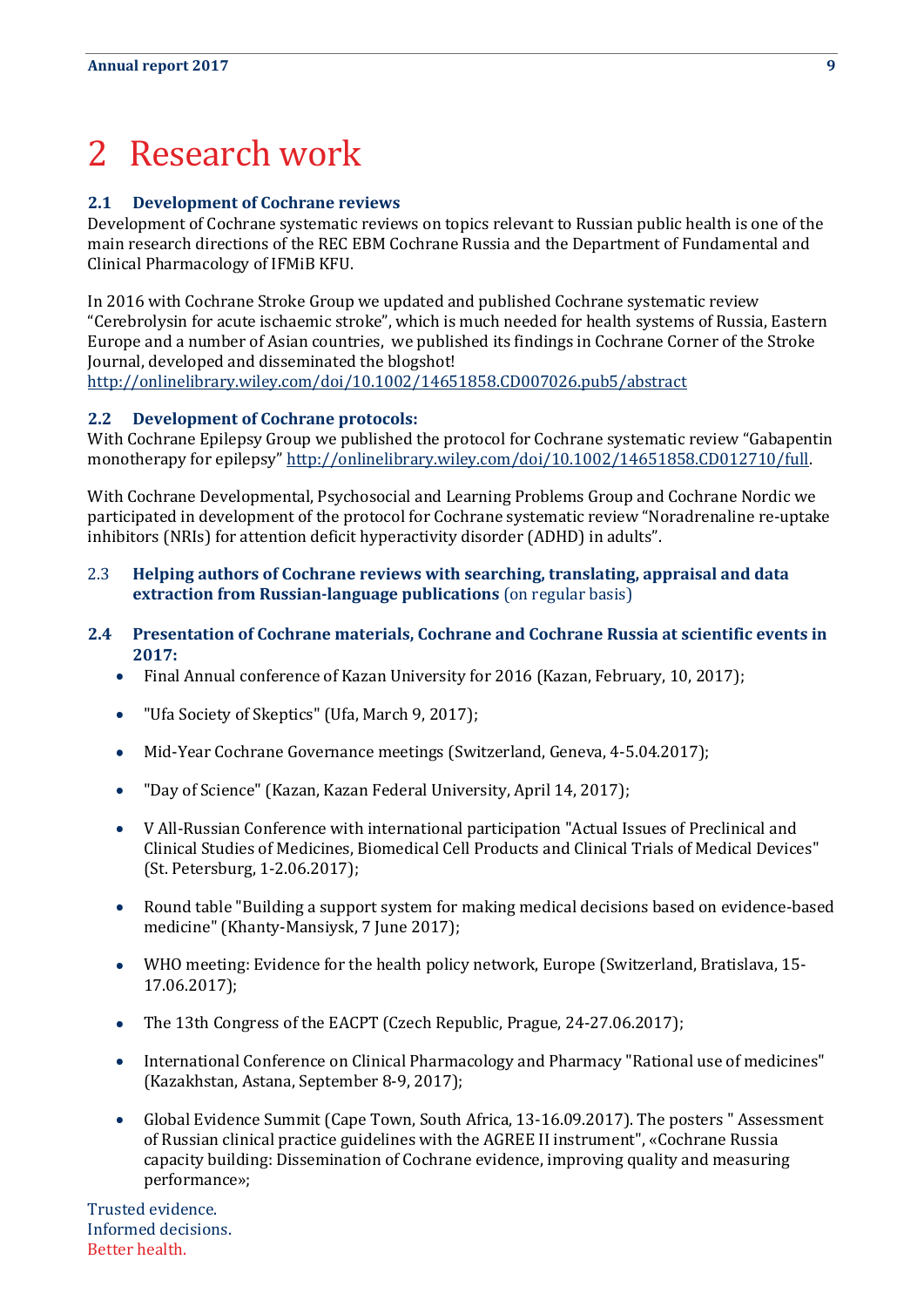- $\bullet$ 3rd Russian Conference on Medical Chemistry - MedChem Russia 2017 (Kazan, September 28 - October 3, 2017);
- V Annual Conference "Alcohol, Alcoholism and Consequences" (Moscow, September 30, 2017);  $\bullet$
- The World Congress on the Application of Ultrasound in Medicine and Biology October 13-17,  $\bullet$ 2017, Taipei (WFUMB -2017 Taipei);
- International Conference "Systems of support of medical decisions based on evidence-based  $\bullet$ medicine" (Moscow, October 23, 2017);
- International scientific-practical conference "The role of modern pharmacology, clinical  $\bullet$ pharmacology and pharmacy in public health" (Kyrgyz Republic, Bishkek, November 22-23, 2017)

### <span id="page-9-0"></span>3 Social work

#### <span id="page-9-1"></span>**3.1 Interaction with the media**

 $\bullet$ A big talk of "Real Time" with the Director of Cochrane Russia [\(https://realnoevremya.ru/articles/56216-skolko-tratyat-na-sozdanie-i-vyvod-na-rynok](https://realnoevremya.ru/articles/56216-skolko-tratyat-na-sozdanie-i-vyvod-na-rynok-lekarstv)[lekarstv\)](https://realnoevremya.ru/articles/56216-skolko-tratyat-na-sozdanie-i-vyvod-na-rynok-lekarstv)

Part 1 [https://realnoevremya.ru/articles/56214-o-sisteme-kontrolya-kachestva](https://realnoevremya.ru/articles/56214-o-sisteme-kontrolya-kachestva-lekarstvennyh-preparatov)[lekarstvennyh-preparatov](https://realnoevremya.ru/articles/56214-o-sisteme-kontrolya-kachestva-lekarstvennyh-preparatov) 

Part 2 [https://realnoevremya.ru/articles/56216-skolko-tratyat-na-sozdanie-i-vyvod-na](https://realnoevremya.ru/articles/56216-skolko-tratyat-na-sozdanie-i-vyvod-na-rynok-lekarstv)[rynok-lekarstv](https://realnoevremya.ru/articles/56216-skolko-tratyat-na-sozdanie-i-vyvod-na-rynok-lekarstv)

Media Coverage of Cochrane and Cochrane Russia

#### *Cochrane Workshop 2017:*

Participants from across Russia and beyond gather for the third Cochrane Workshop in Kazan [http://www.cochrane.org/news/participants-across-russia-and-beyond-gather-third-cochrane](http://www.cochrane.org/news/participants-across-russia-and-beyond-gather-third-cochrane-workshop-kazan)[workshop-kazan](http://www.cochrane.org/news/participants-across-russia-and-beyond-gather-third-cochrane-workshop-kazan)

В КФУ стартовала школа-семинар доказательной медицины Cochrane Россия [https://media.kpfu.ru/news/v-kfu-startovala-skola-seminar-dokazatelnoi-mediciny-cochrane](https://media.kpfu.ru/news/v-kfu-startovala-skola-seminar-dokazatelnoi-mediciny-cochrane-rossia)[rossia](https://media.kpfu.ru/news/v-kfu-startovala-skola-seminar-dokazatelnoi-mediciny-cochrane-rossia)

От протокола до обзора [http://tv.kpfu.ru/novosti/%D0%BE%D0%B1%D1%80%D0%B0%D0%B7%D0%BE%D0%B2%D](http://tv.kpfu.ru/novosti/%D0%BE%D0%B1%D1%80%D0%B0%D0%B7%D0%BE%D0%B2%D0%B0%D0%BD%D0%B8%D0%B5-%D0%B8-%D0%BD%D0%B0%D1%83%D0%BA%D0%B0/item/7777-ot-protokola-do-obzora.html) [0%B0%D0%BD%D0%B8%D0%B5-%D0%B8-](http://tv.kpfu.ru/novosti/%D0%BE%D0%B1%D1%80%D0%B0%D0%B7%D0%BE%D0%B2%D0%B0%D0%BD%D0%B8%D0%B5-%D0%B8-%D0%BD%D0%B0%D1%83%D0%BA%D0%B0/item/7777-ot-protokola-do-obzora.html) [%D0%BD%D0%B0%D1%83%D0%BA%D0%B0/item/7777-ot-protokola-do-obzora.html](http://tv.kpfu.ru/novosti/%D0%BE%D0%B1%D1%80%D0%B0%D0%B7%D0%BE%D0%B2%D0%B0%D0%BD%D0%B8%D0%B5-%D0%B8-%D0%BD%D0%B0%D1%83%D0%BA%D0%B0/item/7777-ot-protokola-do-obzora.html)

#### *Signing of Agreement for Collaboration between Cochrane and Kazan Federal University*

<https://media.kpfu.ru/news/sotrudnicestvo-kfu-i-cochrane-rossia-vyslo-na-novyi-uroven>

#### <span id="page-9-2"></span>**3.2 Interaction with research, educational and medical organizations, health authorities**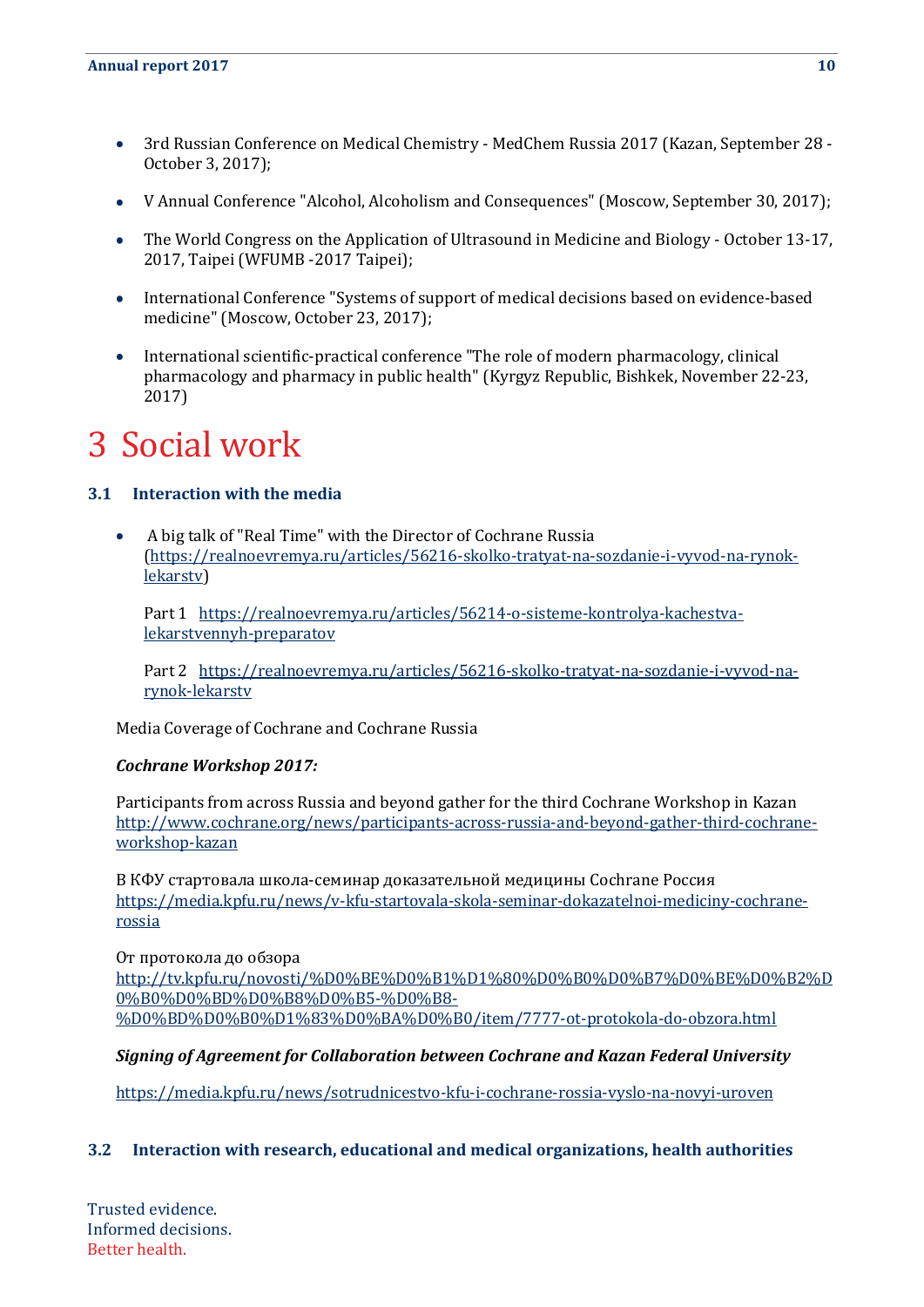REC EBM Cochrane Russia actively and regularly interacts with research, educational and medical organizations in the Russian Federation and the post-soviet countries, health authorities of the Russian Federation on improving research and educational activities, expanding Cochrane and developing evidence-based medicine in the Russian Federation.

#### <span id="page-10-0"></span>**3.3 International cooperation**

Cochrane Russia actively cooperates with Cochrane Centres and Cochrane Groups: the Nordic Cochrane Centre, Cochrane Central Executive, and other Cochrane entities.

Within the framework of the Cochrane translation project, we interact with Cochrane Translation Coordinators from the Cochrane Central Executive; participate in webinars, virtual meetings and other events.

The Academy of Sciences of the Republic of Tatarstan, Kazan Federal University, and Cochrane Russia welcomed in Kazan Professor Hans V. Hogerzeil in his capacity of Honorary International Member of the Academy of Sciences with two-day visit, which became a truly International Knowledge Translation event in the field of Essential Medicines, held in Kazan, Russia, 16-17 November. [http://russia.cochrane.org/news/public-lecture-professor-hans-v-hogerzeil-access-expensive](http://russia.cochrane.org/news/public-lecture-professor-hans-v-hogerzeil-access-expensive-essential-medicines-part-universal)[essential-medicines-part-universal](http://russia.cochrane.org/news/public-lecture-professor-hans-v-hogerzeil-access-expensive-essential-medicines-part-universal)

### <span id="page-10-1"></span>4 Development of information technology

- <span id="page-10-2"></span>**4.1 Full translation and support of the Russian version of the site cochrane.org**
- <span id="page-10-3"></span>**4.2 Regular updating and maintenance of the Cochrane Russia website [\(http://russia.cochrane.org/\)](http://russia.cochrane.org/)**
- <span id="page-10-4"></span>**4.3 Development of innovative educational technologies for the delivery of information to health professionals and the general population (Cochrane translation project: translations into Russian and dissemination of translations, new forms of development and delivery - blogshots, podcasts).**
- <span id="page-10-5"></span>**4.4 Cochrane Russia and the Russian-language Wikipedia**

<http://russia.cochrane.org/news/cochrane-russia-and-russian-language-wikipedia>

| in.                                                                                                                                                                                                                                                                                                                                | Статья Обсуждение<br>Читать Текущая версия Править Ещё ~                                                                                                                                                                                                                                                                                                                                                                                                                                                                                                                                                                                                                                                                                                                                                                                                                                                                                                                          | Искать в Википедии                                                                                                                                                                 | $\Omega$<br>$\alpha$<br>m                                                                                                                                                                                                                                                                                                                                                                                                                                                                                                          | $\sqrt{2}$<br>$\boldsymbol{M}$                  | $\alpha$<br>Worany в Википедии<br>Статья Обсуждение<br>Читать Править Править ход История                                                                                                                                                                                                                                                                                                                                                                                                                                                                                                                                                                                                                                                                                                                                                                                                                                                                      |  |  |
|------------------------------------------------------------------------------------------------------------------------------------------------------------------------------------------------------------------------------------------------------------------------------------------------------------------------------------|-----------------------------------------------------------------------------------------------------------------------------------------------------------------------------------------------------------------------------------------------------------------------------------------------------------------------------------------------------------------------------------------------------------------------------------------------------------------------------------------------------------------------------------------------------------------------------------------------------------------------------------------------------------------------------------------------------------------------------------------------------------------------------------------------------------------------------------------------------------------------------------------------------------------------------------------------------------------------------------|------------------------------------------------------------------------------------------------------------------------------------------------------------------------------------|------------------------------------------------------------------------------------------------------------------------------------------------------------------------------------------------------------------------------------------------------------------------------------------------------------------------------------------------------------------------------------------------------------------------------------------------------------------------------------------------------------------------------------|-------------------------------------------------|----------------------------------------------------------------------------------------------------------------------------------------------------------------------------------------------------------------------------------------------------------------------------------------------------------------------------------------------------------------------------------------------------------------------------------------------------------------------------------------------------------------------------------------------------------------------------------------------------------------------------------------------------------------------------------------------------------------------------------------------------------------------------------------------------------------------------------------------------------------------------------------------------------------------------------------------------------------|--|--|
| ВикипедиЯ<br>Свободная энциклопедия                                                                                                                                                                                                                                                                                                | $\times$<br>Интернет-марафон WikiGap-2018 в России: 8 марта - 9 апреля 2018 года<br>WIKIMEDIA                                                                                                                                                                                                                                                                                                                                                                                                                                                                                                                                                                                                                                                                                                                                                                                                                                                                                     |                                                                                                                                                                                    | Coofisheer measurantship                                                                                                                                                                                                                                                                                                                                                                                                                                                                                                           | ВикипелиЯ                                       | Вики-марафон "Общественное достояние 2018" на языках народог<br>России<br>WIKIMEDIA<br>Кокрейновская библиотека<br>[ править   править код ]<br>Материал из Википедии - свободной энциклопедии                                                                                                                                                                                                                                                                                                                                                                                                                                                                                                                                                                                                                                                                                                                                                                 |  |  |
| Заглавная страница<br>Рубрикация                                                                                                                                                                                                                                                                                                   | ● 51'30'32' с. ш. 0"07'58' а. д. Н. Ф. Я. О.<br>Кокрейн (организация)                                                                                                                                                                                                                                                                                                                                                                                                                                                                                                                                                                                                                                                                                                                                                                                                                                                                                                             |                                                                                                                                                                                    | Заплавная страница<br>PyCpve/ausnit<br>Я - А илетель                                                                                                                                                                                                                                                                                                                                                                                                                                                                               |                                                 |                                                                                                                                                                                                                                                                                                                                                                                                                                                                                                                                                                                                                                                                                                                                                                                                                                                                                                                                                                |  |  |
| Указатель А - Я<br>Избранные статьи                                                                                                                                                                                                                                                                                                | <b>Глоавить   править код 1</b><br>Материал из Википедии - свободной энциклопедии                                                                                                                                                                                                                                                                                                                                                                                                                                                                                                                                                                                                                                                                                                                                                                                                                                                                                                 |                                                                                                                                                                                    | Избранные статьи                                                                                                                                                                                                                                                                                                                                                                                                                                                                                                                   |                                                 |                                                                                                                                                                                                                                                                                                                                                                                                                                                                                                                                                                                                                                                                                                                                                                                                                                                                                                                                                                |  |  |
| Случайная статья<br>Текущие события                                                                                                                                                                                                                                                                                                | Текущая версия страницы пока не проверялась опытными участниками и может значительно отличаться от версии.<br>проверенной 27 апреля 2017; проверки требуют 23 правки.                                                                                                                                                                                                                                                                                                                                                                                                                                                                                                                                                                                                                                                                                                                                                                                                             |                                                                                                                                                                                    |                                                                                                                                                                                                                                                                                                                                                                                                                                                                                                                                    | Covialess crana<br>Текущие события              | Стиль этой статьи незнциклопедичен или нарушает нормы<br>русского языка.                                                                                                                                                                                                                                                                                                                                                                                                                                                                                                                                                                                                                                                                                                                                                                                                                                                                                       |  |  |
| Участие<br>Сообщить об ошибке<br>Сообщество<br>Форум<br>Свежие правки<br>Новью страницы<br>Справка<br>Пожертвовать<br>Инструменты<br>Ссылки сюда<br>Связанные правки<br>Спецстраницы<br>Постоянная ссылка<br>Сведения о странице<br>Цитировать страницу<br>Печать/экспорт<br>Создать книгу<br>Скачать как РОЕ<br>Версия для печати | «Кокрейн», ранее «Кокрейновское сотрудничество»<br>(англ. Cochrane Collaboration <sup>[2]</sup> , иногда -<br>«Кокрановское сотрудничество») - международная<br>некоммерческая организация, изучающая<br>эффективность медицинских технологий (технологий<br>здравоохранения) путём критической оценки, анализа и<br>синтеза результатов научных исследований по строгой<br>систематизированной методологии, которую<br>«Сотрудничество» постоянно совершенствует.<br>Результаты этих исследований в виде «Кокрейновских<br>систематических обзоров» организация публикует в<br>своей базе данных - Кокрейновская библиотека<br>Центры «Кокрейн» работают в самых уважаемых<br>академических центрах - университетах,<br>министерствах и агентствах здравоохранения,<br>образования и науки по всему миру, вносят решающий<br>вклад в информационное обеспечение разработки<br>клинических руководств / рекомендаций, основанных на<br>доказательствах, политики здравоохранения. | Кокрейн (организация)<br>Cochrane<br>1993<br>Год<br>основания<br>Основатели<br>Gøtzsche <sup>[d][1]</sup><br><b>НЕВ Великобритания</b><br>Расположение<br>Cdepa<br>здравоохранение | Участие<br>Coocuars of quarter<br>Сеобщество<br>DogyM<br>Свежив правки<br>Новые страницы<br>Crosera<br><b><i><u><u>Conseptements</u></u></i></b><br>Инструменты<br>Семлян сюля<br>Сехранные правки<br>Слецстраницы<br>Постолниал ссылка<br>Сведания о странице<br>2 Содержание<br>Ципировать страницу<br>lain Chalmers <sup>[6]</sup> и Peter C.<br>3 Copwar<br><b><i><u>Печать/экспорт</u></i></b><br>Connary mury<br>Causary, car PDF<br>Лондон. St Albans House 57-<br>6 Ссылон<br>Begges ons ne-large<br>59 Havmarket SW1Y 4QX |                                                 | Статью следует исправить согласно стилистических правилам Википедии.<br>Кокрейновская библиотека<br>Кокрейновская библиотека (названная в честь Арчи<br>cochranelibrary.com<br>URL<br>Кокрейна) представляет собой сборник баз данных по<br>база данных<br>Tien cairra<br>медицине и другим специальностям здравозхранения.<br>John Wiley & Sons<br><b>Пладелец</b><br>предоставленных Кокрейном и другими организациями.<br>Antop<br>Кокрейн<br>В его основе находится сборник Cochrane Reviews.<br>базы данных систематических обзоров и метаанализов, в которых обобщаются и интерпретируются<br>результаты медицинских исследований. Кокрейновская библиотека стремится обеспечить<br>доступность результатов хорошо проведенных контролируемых исследований и является ключевым<br>ресурсом в доказательной медицине.<br>Содержание (скрыть)<br>1 Доступ и использование<br>4 Фактор воздействия и рейтинг<br>5 Академические комментарии<br>7 Примечание |  |  |
| В других проектах<br>Викисклад<br>Элемент Викиданных                                                                                                                                                                                                                                                                               | Организация насчитывает 52 обзорные группы,<br>базирующиеся в исследовательских институтах по                                                                                                                                                                                                                                                                                                                                                                                                                                                                                                                                                                                                                                                                                                                                                                                                                                                                                     | деятельности<br>Cnoran<br>Надёжные доказательства.<br>Информированные<br>На других языках                                                                                          | Элемент Бениданных<br>$\circ$                                                                                                                                                                                                                                                                                                                                                                                                                                                                                                      | ДОСТУП И ИСПОЛЬЗОВАНИЕ [ править   править код] |                                                                                                                                                                                                                                                                                                                                                                                                                                                                                                                                                                                                                                                                                                                                                                                                                                                                                                                                                                |  |  |
| ۰<br>На других языках                                                                                                                                                                                                                                                                                                              | всему миру, каждая из которых ориентирована на<br>конкретную тему исследований в области<br>здравоохранения. Эти группы поддерживают основную                                                                                                                                                                                                                                                                                                                                                                                                                                                                                                                                                                                                                                                                                                                                                                                                                                     | решения. Во благо<br>здоровья.<br>Веб-сайт<br>www.cochrane.org                                                                                                                     | العربية<br>Català                                                                                                                                                                                                                                                                                                                                                                                                                                                                                                                  |                                                 | Кокрейновская библиотека - это база данных, основанная на подписках, первоначально<br>onyбликованная Software Update и теперь onyбликованная John Wiley & Sons, Ltd. как часть Wiley                                                                                                                                                                                                                                                                                                                                                                                                                                                                                                                                                                                                                                                                                                                                                                           |  |  |
| العربية                                                                                                                                                                                                                                                                                                                            |                                                                                                                                                                                                                                                                                                                                                                                                                                                                                                                                                                                                                                                                                                                                                                                                                                                                                                                                                                                   |                                                                                                                                                                                    |                                                                                                                                                                                                                                                                                                                                                                                                                                                                                                                                    |                                                 |                                                                                                                                                                                                                                                                                                                                                                                                                                                                                                                                                                                                                                                                                                                                                                                                                                                                                                                                                                |  |  |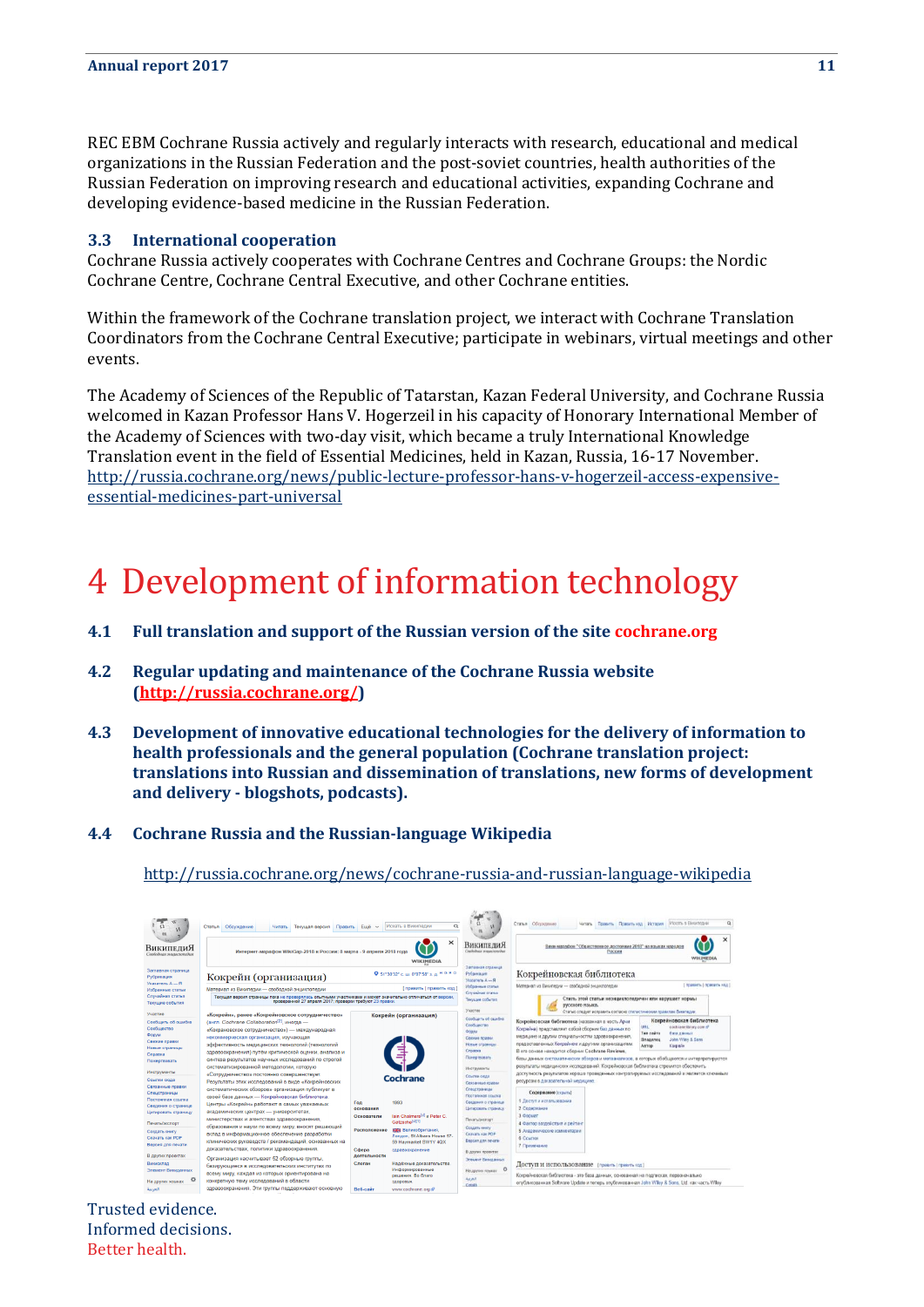Cochrane Russia member Alexander Potapov, who is a second year Masters student at the Department of Basic and Clinical Pharmacology of the Kazan Federal University, contributed to the Cochrane Russia ambitious project on correct presentation of Cochrane in Wikipedia

[https://ru.wikipedia.org/wiki/%D0%9A%D0%BE%D0%BA%D1%80%D0%B5%D0%B9%D0](https://ru.wikipedia.org/wiki/%D0%9A%D0%BE%D0%BA%D1%80%D0%B5%D0%B9%D0%BD_(%D0%BE%D1%80%D0%B3%D0%B0%D0%BD%D0%B8%D0%B7%D0%B0%D1%86%D0%B8%D1%8F)) [%BD\\_\(%D0%BE%D1%80%D0%B3%D0%B0%D0%BD%D0%B8%D0%B7%D0%B0%D1%86%D0%](https://ru.wikipedia.org/wiki/%D0%9A%D0%BE%D0%BA%D1%80%D0%B5%D0%B9%D0%BD_(%D0%BE%D1%80%D0%B3%D0%B0%D0%BD%D0%B8%D0%B7%D0%B0%D1%86%D0%B8%D1%8F)) [B8%D1%8F\)](https://ru.wikipedia.org/wiki/%D0%9A%D0%BE%D0%BA%D1%80%D0%B5%D0%B9%D0%BD_(%D0%BE%D1%80%D0%B3%D0%B0%D0%BD%D0%B8%D0%B7%D0%B0%D1%86%D0%B8%D1%8F))

of the Cochrane Library:

[https://ru.wikipedia.org/wiki/%D0%9A%D0%BE%D0%BA%D1%80%D0%B5%D0%B9%D0](https://ru.wikipedia.org/wiki/%D0%9A%D0%BE%D0%BA%D1%80%D0%B5%D0%B9%D0%BD%D0%BE%D0%B2%D1%81%D0%BA%D0%B0%D1%8F_%D0%B1%D0%B8%D0%B1%D0%BB%D0%B8%D0%BE%D1%82%D0%B5%D0%BA%D0%B0) [%BD%D0%BE%D0%B2%D1%81%D0%BA%D0%B0%D1%8F\\_%D0%B1%D0%B8%D0%B1%D0%B](https://ru.wikipedia.org/wiki/%D0%9A%D0%BE%D0%BA%D1%80%D0%B5%D0%B9%D0%BD%D0%BE%D0%B2%D1%81%D0%BA%D0%B0%D1%8F_%D0%B1%D0%B8%D0%B1%D0%BB%D0%B8%D0%BE%D1%82%D0%B5%D0%BA%D0%B0) [B%D0%B8%D0%BE%D1%82%D0%B5%D0%BA%D0%B0](https://ru.wikipedia.org/wiki/%D0%9A%D0%BE%D0%BA%D1%80%D0%B5%D0%B9%D0%BD%D0%BE%D0%B2%D1%81%D0%BA%D0%B0%D1%8F_%D0%B1%D0%B8%D0%B1%D0%BB%D0%B8%D0%BE%D1%82%D0%B5%D0%BA%D0%B0)

and of Archie Cochrane, whose name became the name of the international organization of independent researchers:

[https://ru.wikipedia.org/wiki/%D0%9A%D0%BE%D0%BA%D1%80%D0%B5%D0%B9%D0](https://ru.wikipedia.org/wiki/%D0%9A%D0%BE%D0%BA%D1%80%D0%B5%D0%B9%D0%BD,_%D0%90%D1%80%D1%87%D0%B8) %BD,%D0%90%D1%80%D1%87%D0%B8

Cochrane Russia team with Alexander's participation put a lot of effort into correction of previously published article in the Russian-language Wikipedia about Cochrane and of the very name of the Organization in Cyrillic in accordance with Wikipedia rules, and corrected all the articles in the Russian-language Wikipedia that used the wrong Cyrillic spelling of the name of the organization.

Alexander and the Cochrane Russia team look forward to ambitious plans on revision of Wikipedia articles, initially on medicines, and then on all health issues, so that they all would use the best Cochrane evidence and refer to the relevant Cochrane systematic reviews and their Plain Language Summaries (PLS) with Russian translations.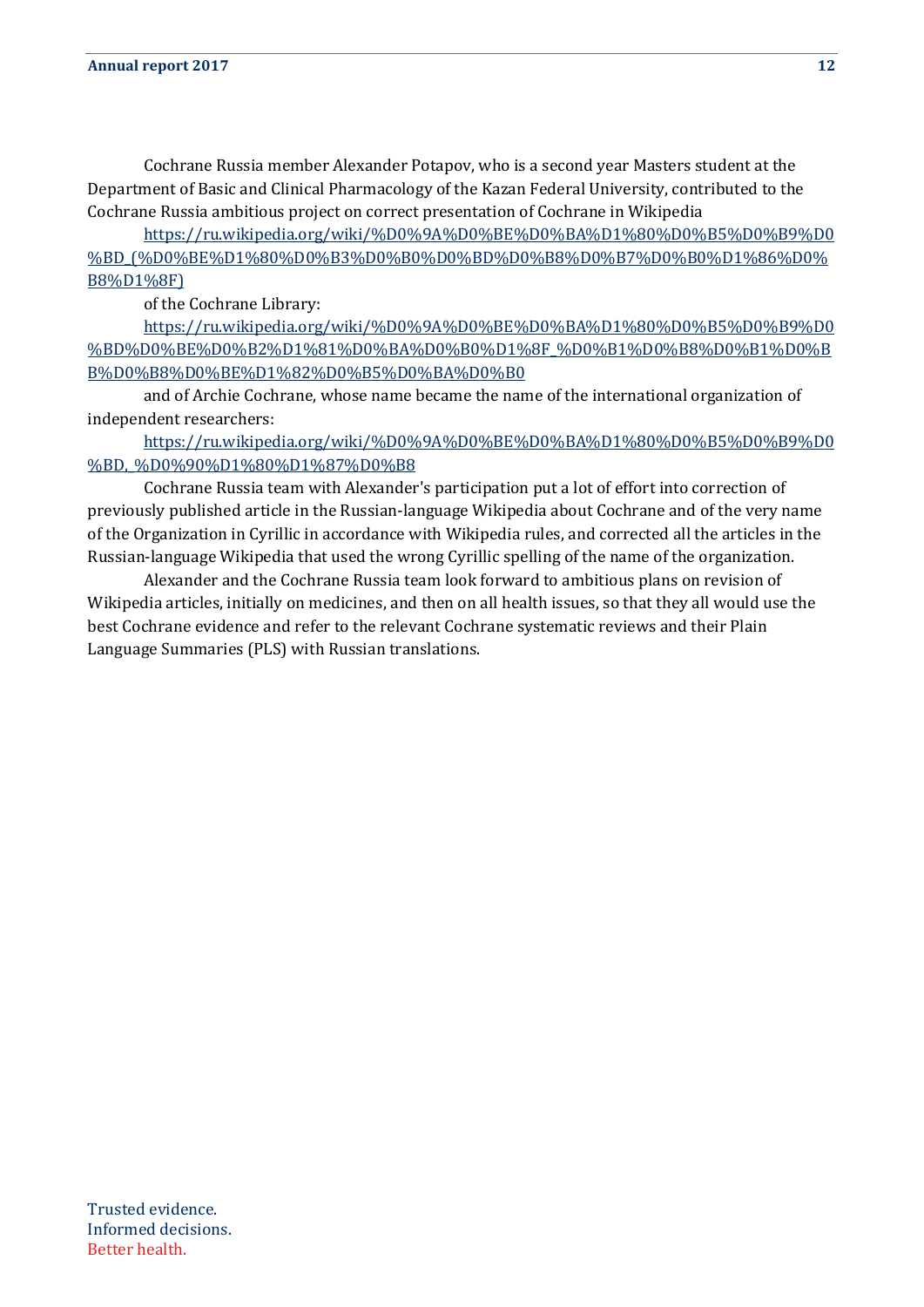## <span id="page-12-0"></span>List of publications

- Ziganshina LE, Abakumova T, Vernay L. Cerebrolysin for acute ischaemic stroke. Cochrane  $\bullet$ Database of Systematic Reviews 2017, Issue 4. Art. No.: CD007026. DOI: 10.1002/14651858.CD007026.pub5. (Scopus)
- Ziganshina L.E, Gamirova R, Abakumova T., Gabapentin monotherapy for epilepsy//Cochrane  $\bullet$ Database of Systematic Reviews. - 2017. - Vol.2017, Is.6. - Art. № CD012710. (Scopus)
- Гришин С.Н. Влияние глюкокортикоидов и катехоламинов на нервно-мышечную  $\bullet$ передачу / Гришин С.Н., Габдрахманов А.И., Хайруллин А.Е., Зиганшин А.У. // Биологические мембраны. – 2017. – Т. 34 (4). – С. 251-260. (Scopus, РИНЦ)
- $\bullet$ Зиганшин Б.А. Р2-рецептор-опосредованный компонент нейрогенного контроля тонуса большой подкожной вены человека / Зиганшин Б.А., Гиниятова Л.Р., Славин Д.А., Камалиев Р.Р., Зиганшина А.П., Спасов А.А., Джорджикия Р.К., Зиганшин А.У. // Современные технологии в медицине. – 2017. – Т.10, №1. – С. 85-91. (Scopus, РИНЦ)
- Калинина, О.С. Агонисты и антагонисты Р2Y-рецепторов в современной клинической  $\bullet$ практике / Калинина О.С., Зиганшин А.У. // Вестник современной клинической медицины. – 2017. – Т. 10, №1. – С. 22-28. (WоS, Scopus, РИНЦ)
- Ziganshin, A.U. The effects of ATP and adenosine on contraction amplitude of rat soleus muscle at different temperatures / Ziganshin A.U., Khairullin A.E., Zobov V.V., Ziganshina L.E., Gabdrakhmanov A.I., Ziganshin B.A., Grishin S.N. // Muscle and Nerve. – 2017. – V. 55 (3). – P. 417-423. (Scopus, РИНЦ)
- Ziganshin B.A. The Role of P2 Receptor-Mediated Component in Neurogenic Tone Control of  $\bullet$ Human Great Saphenous Vein. / Ziganshin B.A., Giniyatova L.R., Slavin, D.A., Kamaliev R.R., Ziganshina, A.P., Spasov A.A., Dzhordzhikiya R.K., Ziganshin A.U. // Medical Technologies in Medicine. Sovremennye Tehnologii v Medicine . 2017, Vol. 9 Issue 1, p85-91
- Khaziakhmetova V. The Effects of Haloperidol on the Progression of Chronic Autoimmune  $\bullet$ Inflammation Induced by Freund's Adjuvant / Khaziakhmetova V., Miryakupova S., Dzhamalbekov A., Baiysbekov K., Torobekov S., Ziganshina L. // BioNanoScience. 2017, vol.7, N2, pp. 428-430.
- Khaziakhmetova V. The Effects of Haloperidol on Acute Carrageenan-Induced Inflammation /  $\bullet$ Khaziakhmetova V., Baiysbekov K., Torobekov S., Cong H., Ziganshina L. // BioNanoScience 2017 vol.7 N2, pp 442-445.
- Titarenko A. Does Acute Pharmacological Test with Indomethacin Affect Nitrite Ion Blood  $\bullet$ Level? / Titarenko A., Valeeva I., Ziganshina L. // BioNanoScience. 2017, vol.7, N2, pp. 366-367
- Cong H. Anti-Inflammatory Activity of Novel (S)-Naproxen Derivatives / Cong H., Sibgatullina  $\bullet$ R., Latypova L., Kurbangalieva A., Ziganshina L. // BioNanoScience. 2017, vol.7, N1, pp. 189- 193.
- Павлов Ч.С. Неалкогольная жировая болезнь печени: современные концепции этиологии, патогенеза, диагностики и лечения / Павлов Ч.С., Кузнецова Е.А., Арсланян М.Г., Семенистая М.Ч., Глушенков Д.В., Николенко В.Н. // Медицинский вестник Северного Кавказа. 2017.-N 2.-С.230-234. (Scopus)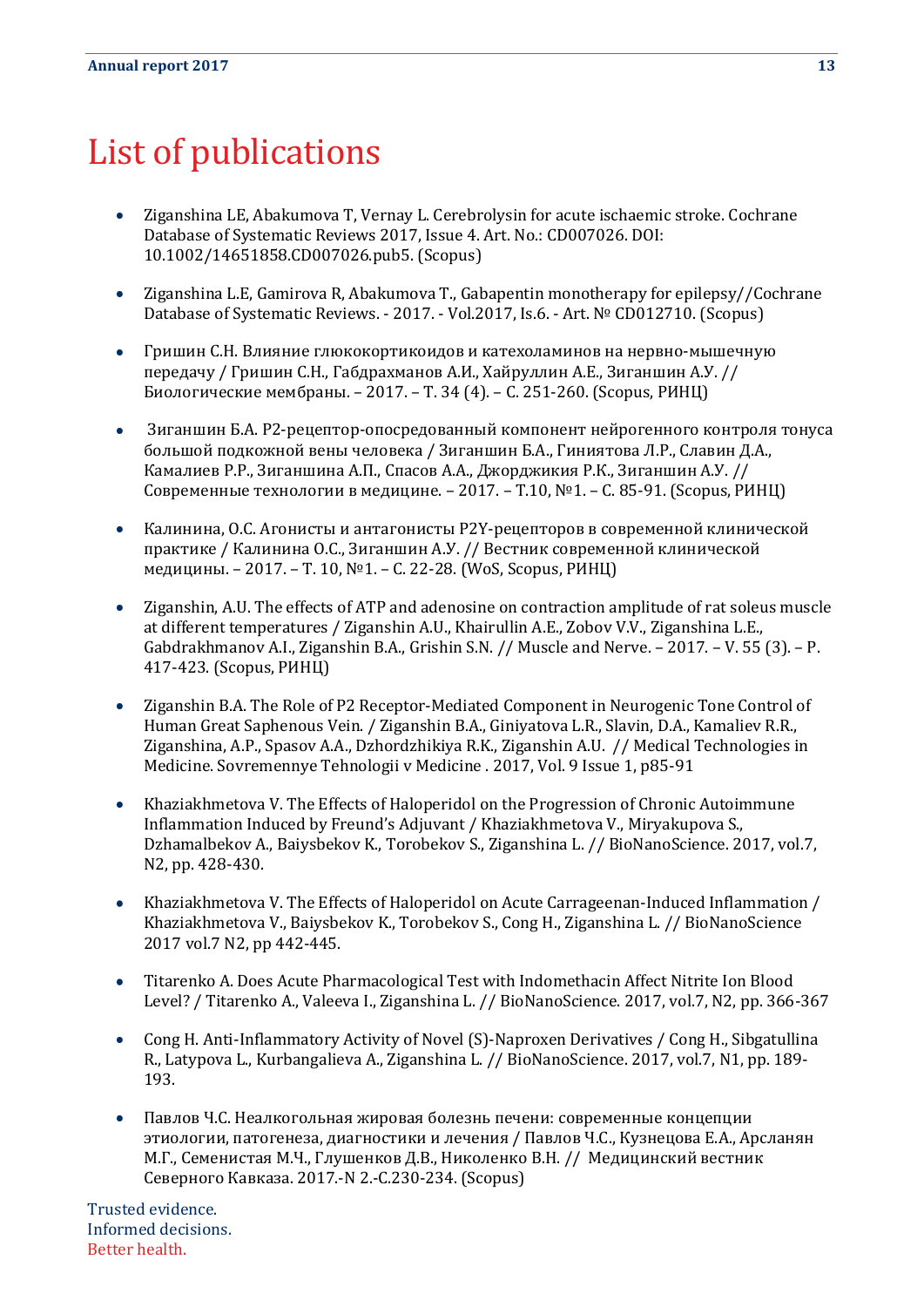- Pavlov C.S., Varganova D.L., Casazza G., Tsochatzis E., Nikolova D., Gluud C. Glucocorticosteroids for people with alcoholic hepatitis. Cochrane Database of Systematic Reviews 2017, Issue 11. Art. No.: CD001511. DOI: 10.1002/14651858.CD001511.pub3. (Scopus)
- Павлов Ч.С. Эластометрия в диагностике портальной гипертензии у пациентов с циррозом печени / Павлов.Ч.С., Люсина Е.О., Ивашкин В.Т. // Терапевтический архив. 2017; 89 (2): 33-37. doi:10.17116/terarkh201789233-37
- Tsepaeva, O.V. Design, synthesis, and cancer cell growth inhibitory activity of triphenylphosphonium derivatives of the triterpenoid betulin / V. Tsepaeva, A.V. Nemtarev, T.I. Abdullin, L.R. Grigor'eva, E.V. Kuznetsova, R.A. Akhmadishina, L.E. Ziganshina, C.H. Khan, V.F. Mironov // Journal of Natural Products. – 2017. – V. 80(8). – P. 2232-2239. (WoS, Scopus)
- Ziganshina LE, Kisser LV. Assessment of Russian clinical practice guidelines with the AGREE II instrument. Abstracts of the Global Evidence Summit, Cape Town, South Africa (13-16 September 2017)
- Ziganshina LE, Alexandrova E, Arslanov G, Cong H, Gabdrakhmanov A, Kurbatova O,  $\bullet$ Tashtanbekova C, Yudina E. Cochrane Russia capacity building: Dissemination of Cochrane evidence, improving quality and measuring performance. Abstracts of the Global Evidence Summit, Cape Town, South Africa (13-16 September 2017)
- Лукушкина Е.Ф., Медянцева М.Г., Власова И. Н., Мещерякова В.В., Новопольцева Е.Г.,  $\bullet$ Камалова А.А. Программирующая сила прикорма - Доктор. Ру. – Педиатрия. – 2017. - 4.  $(133) - c.17 - 21$
- Зиганшина А.С., Булатов В.П., Камалова А.А., Низамова Р.А. Медикаментозная коррекция  $\bullet$ функциональных запоров - Казанский медицинский журнал – 2017 – 1. – т.98. - с.9-13
- Камалова А.А., Низамова Р.А., Хадиева Г.М., Зайнетдинова М.Ш. Экссудативная  $\bullet$ энтеропатия у детей: причины, диагностика и терапия. Российский вестник перинатологии и педиатрии 2017 - №5(62) – с.203-209
- $\bullet$ Арсланов Г.М., Мухамадеев Т.Р., Янбухтина З.Р., Дибаев Т.И. Азнабаев Б.М. Электронномикроскопические изменения сетчатки глаз кроликов при интравитреальной тампонаде перфторорганическими соединениями // Медицинский вестник Башкортостана. – 2017. – Т. 12. – №2. – С. 49-52. (РИНЦ)
- Gleb M. Arslanov, Nikita Yu. Dal', Maria I. Krasavina. Intravitreal bevacizumab for treatment idiopathic peripapillary choroidal neovascular membrane (18th European Ophthalmology Congress, 4-6 December, Rome, Italy)
- $\bullet$ Хрусталев М.Б. Публикационная активность: оценка роли материального стимулирования / Хрусталев М.Б., Андреева М.А., Тишков А.В., Вербицкая Е.В., Колбин А.С., Кочорова Л.В., Максимова А.А., Вишняков Н.И. // Университетское управление: практика и анализ. 2017. Т. 21. № 2 (108). С. 24-32
- Иванова Г.Е. Пилотный проект «Развитие системы медицинской реабилитации в РФ: предварительный результаты реализации на первом и втором этапах медицинской реабилитации / Иванова Г.Е., Мельникова Е.В., Шмонин А.А., Вербицкая Е.В., Аронов Д.М., Белкин А.А., Беляев А.Ф., Бодрова Р.А., Бубнова М.Г., Буйлова Т.В., Мальцева М.Н., Мишина И.Е., Нестерин К.В., Никифоров В.В., Прокопенко С.В., Сарана А.М.О., Стаховская Л.В., Суворов А.Ю., Хасанова Д.Р., Цыкунов М.Б. и др. // Вестник восстановительной медицины. 2017. Т. 78. № 2. С. 10-15.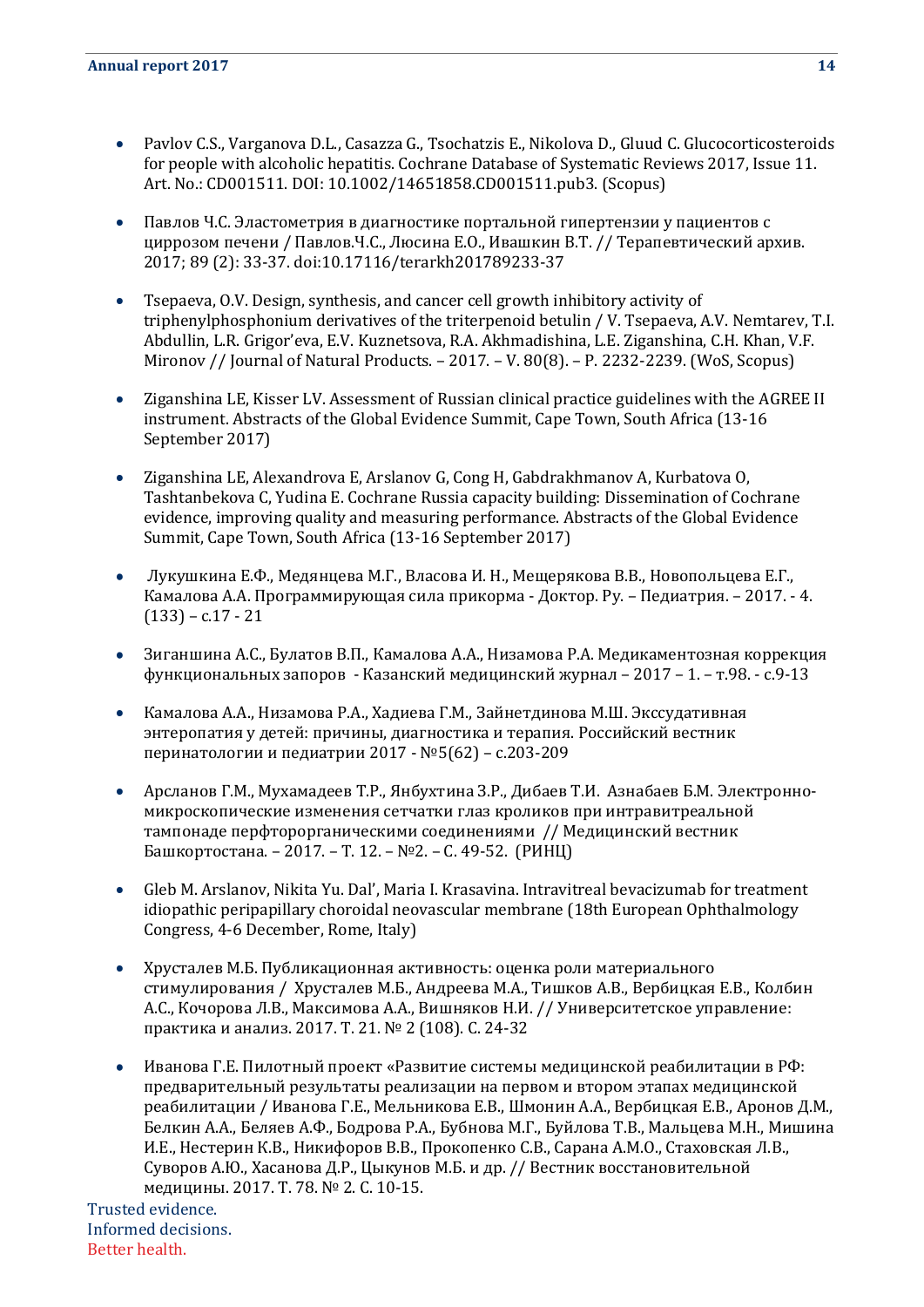Zastrozhin M.S. The Influence of Carbamazepine on the Activity of CYP3A4 in Patients with  $\bullet$  . Alcoholism / Zastrozhin M.S., Smirnov V.V., Sychev D.A., Savchenko L.M., Bryun E.A., Nechaev M.O. // World Academy of Science, Engineering and Technology. International Journal of Pharmacological and Pharmaceutical Sciences. 2017. Vol.11. N1.